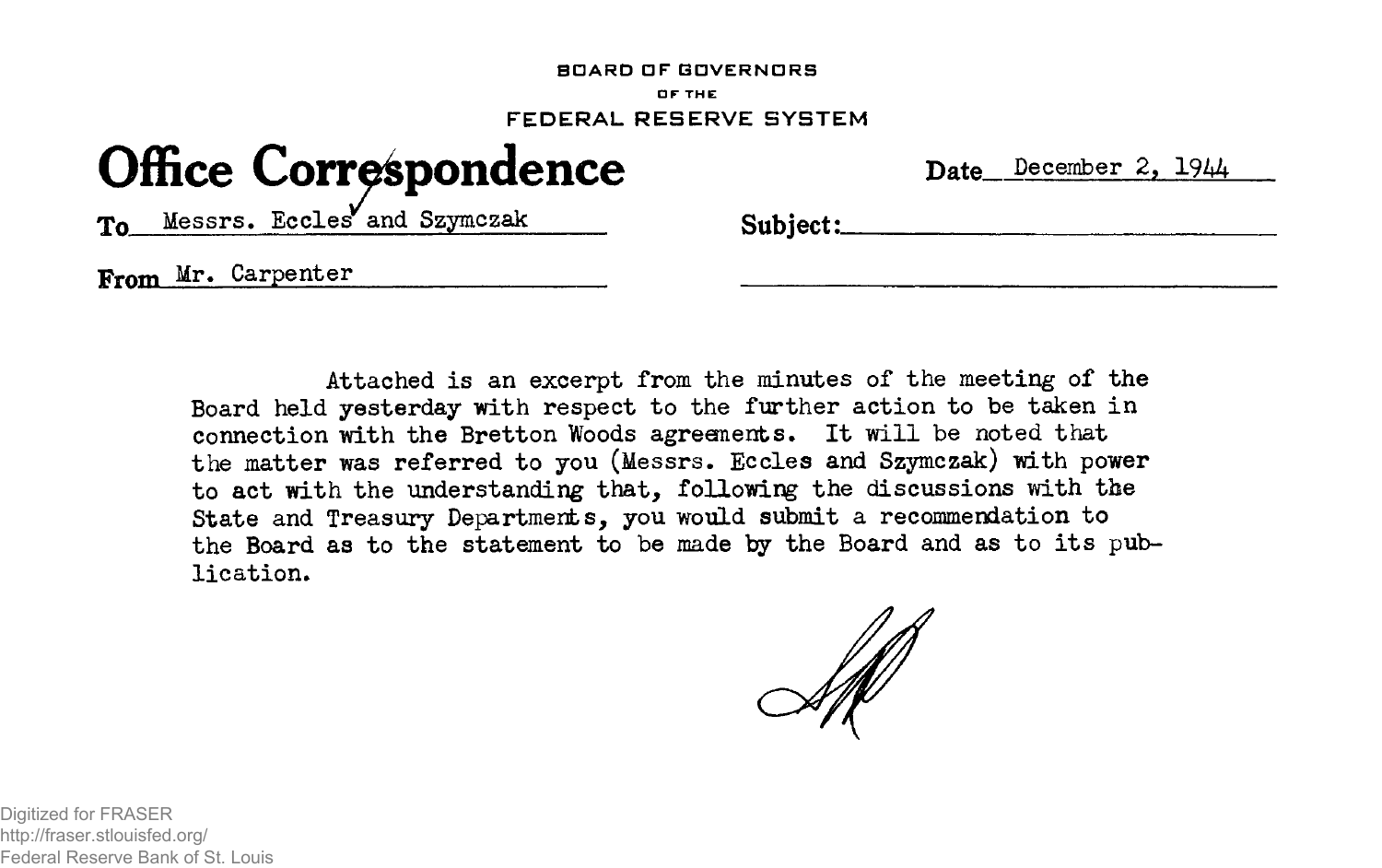Excerpt from the minutes of the meeting of the Board of Governors held on December 1, 1944

There were then distributed copies of a memorandum submitted by Messrs. Eccles and Szymczak in accordance with the action taken at the meeting of the Board on November 21,  $1944$ , and reading as follows:

> (The memorandum from Messrs. Eccles and Szymczak appeared at this point.)

Copies of a draft of a public statement of the kind contemplated in the first paragraph of the memorandum were also distributed and the memorandum and statement were read.

In the ensuing discussion of the proposed statement Chairman Eccles suggested that the statement might create the impression that the Board was of the opinion that the International Stabilization Fund and the Bank for Reconstruction and Development would be more effective and would work more smoothly in solving the problems with wnich it had to deal and was a more ideal mechanism than might actually turn out to be the case and that he would like to see the statement revised to cover that point and to make it clear that, while the Fund and the Bank would have shortcomings and there were other controlling factors in the situation, the Bretton Woods proposals were the best solutions available for a difficult problem.

After considering how Chairman Eccles' suggestion could be met, the discussion turned to the steps to be taken in connection with the memorandum and proposed statement, and Chairman Eccles expressed the opinion that it was important that the matters referred to in the memorandum which would affect enabling legislation be placed before, and discussed with, representatives of the Treasury and State Departments at the earliest possible moment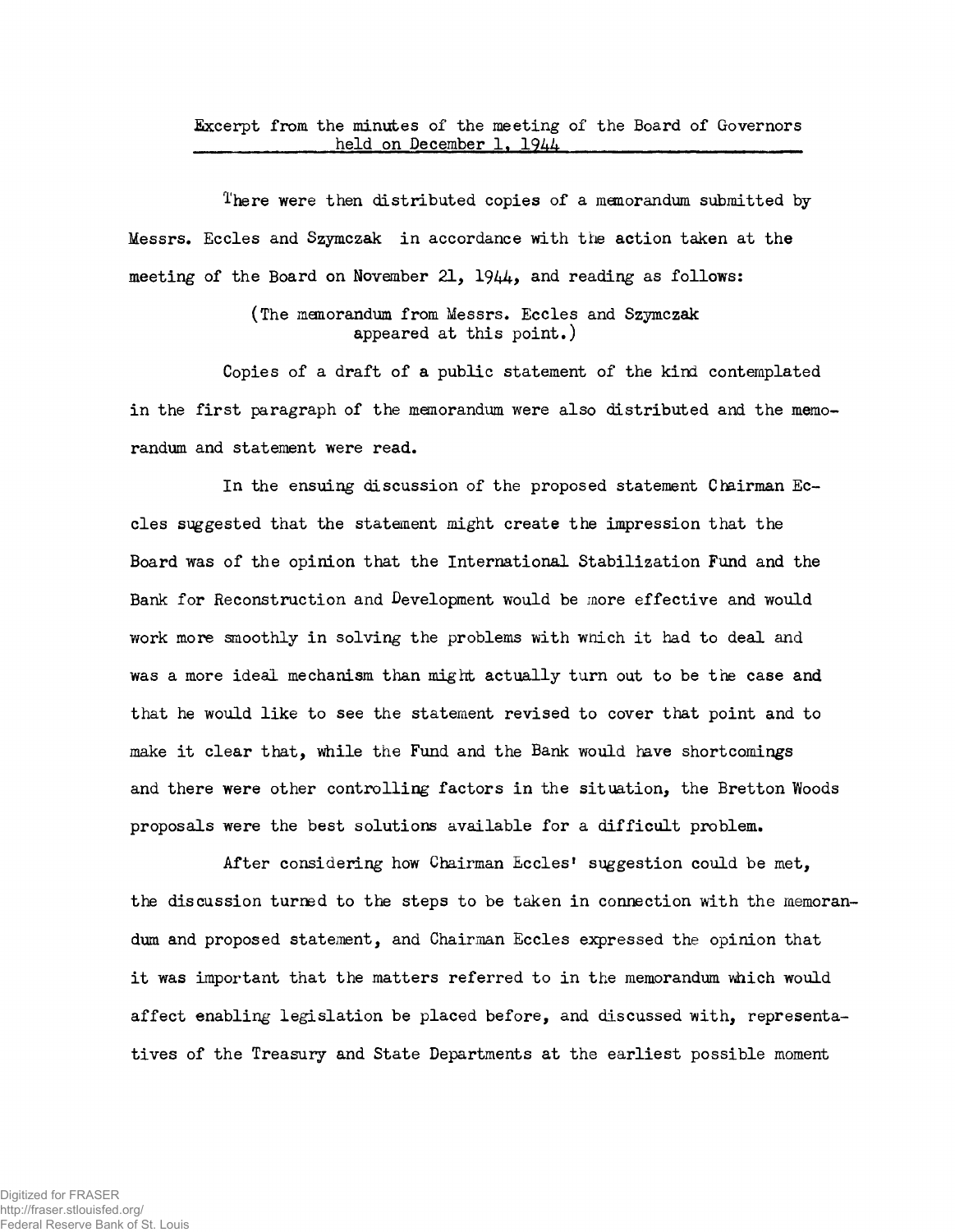$12/1/44$   $-2-$ 

so that they could be considered before the legislation was crystalized.

There was also a discussion of whether the proposed statement should be released before the conferences with the Treasury and State Departments, and Chairman Eccles suggested that the form of the public statement and the decision of the Board with respect to its release might be affected by the outcome of the discussion with respect to the matters to be covered in the enabling legislation, and, therefore, he would prefer to send the proposed statement to the Treasury and State Departments as a tentative one that was under consideration by the Board,

> During the course of the discussion, Mr. Evans moved that the whole matter be referred to Messrs. Eccles and Szymczak with power to act along the lines suggested by the Chairman.

Thereupon, Chairman Eccles said that what he would like to do would be to prepare letters to the Secretaries of the Treasury and State Departments in which the questions with respect to the enabling legislation would be presented and to which the proposed public statement in a form agreed upon would be attached as a tentative statement that was being given consideration by the Board for publication in the Feaeral Reserve Bulletin or for release to the press as the position of the Board, and that when the letters were signed he would send copies to Under Secretary of the Treasury Bell and Assistant Secretary of State Atchison, and would call them on the telephone and advise them that the letters were being placed in the mails. He also said that copies of the letters to the State and Treasury Departments and the proposed statements could be handed to the Presidents of the